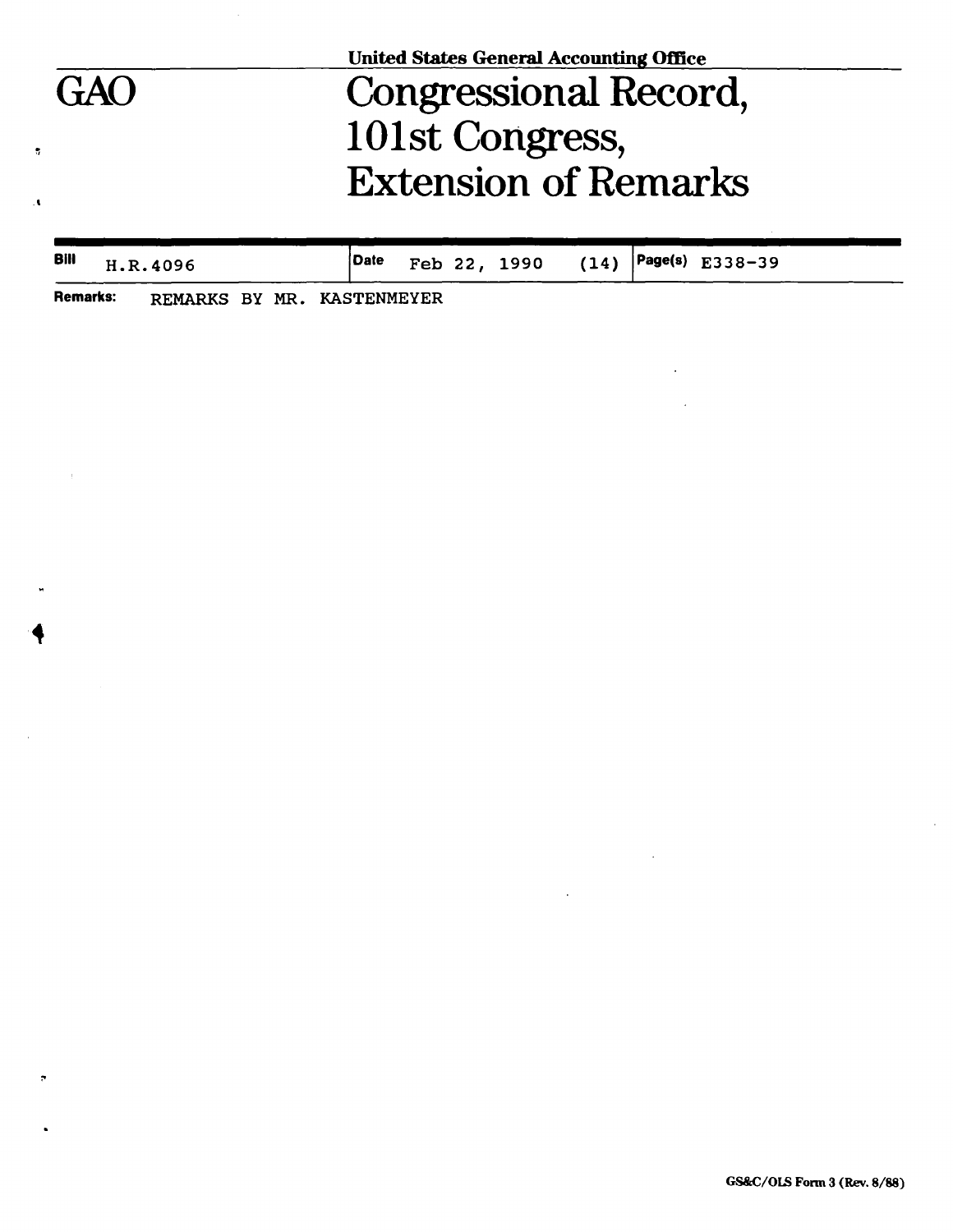to the Committee on the Judiciary for consideration of Uio6e copyright issues.

Copyright law represents a balance between the rights of creators and the interests of the public. This bill squarely and significantly implicates that balance, and in particular the issue of home-taping, which has been a controversial issue before my subcommittee for many years.

On the one hand, a digital audio tape [DAT] machine provides considerable benefits for consumers. It will enable them to make perfect copies of sound recordings that are in digital form. The Digital Audio Tape Recorder Act will, in certain important respects, limit the ability of consumers to use DAT machines to copy.

On the other hand, DAT technology poses serious concerns for holders of the copyrights in the underlying works. The recording industry has argued that consumers who are able to make perfect copies will no longer be interested in buying the underlying works from retail outlets; they will simply obtain them from other sources and copy them. The result will be a decrease in purchases, in financial rewards to creators, and in the ability of the copyright holders to financially support the creation of new works.

Hardware manufacturers have disputed this argument, contending that home-taping has stimulated the interest of music lovers, and has motivated them to buy more music than they otherwise would have. Studies commissioned by these parties have invariably contradicted each other. This situation led Senator DECONCINI, the chairman of the Senate Judiciary Subcommittee on Patents, Copyrights, and Trademarks, and me to request the Office of Technology Assessment to conduct its own study. That study, released last October, concluded that while the ultimate impact of hometaping on consumers and the affected industries is difficult to determine, the costs to the public of a ban might outweigh any offsetting losses to the music industry.

I am always concerned about the impact of new technology on the copyright laws, and about the availability of that technology to consumers. The Constitution authorizes the enactment of copyright laws that encourage the creative process by granting creators a limited monopoly. The ultimate goal is to promote "the progress of science and useful arts," and thereby ensure that the American public has access to these creative works. New technologies may enhance consumer access, or they may threaten to limit it. The Congress must review these innovations and, when necessary, must act to fulfill its constitutional mandate.

The proposed bill requires that a "serial copy management system" [SCMS] be incorporated into DAT machines. This system would permit consumers to make digital-todigital first-generation copies of prerecorded music, but would prevent them from making digital-to-digital subsequent-generation copies of the copies. Certain exceptions are created, such as for noncopyrighted materials, and first and second-generation digital copying of analog material is permitted. Analog copying as a whole is not covered by the bill.

Last Congress, the recording industry supported legislation that would have required a copy-code scanner to be inserted into all digital audio tape machines imported into this country. The purpose of the scanner was to prevent taping of copyrighted music under certain circumstances. This was a controversial measure, with some opponents contending that the system would degrade the quality of the underlying music, would prevent taping when it should permit it, and would permit it when it should have precluded it. Senator DECONCINI and I requested the National Bureau of Standards to test the copy-code scanner: NBS concluded that these concerns were legitimate and that the system in fact suffered from these defects. I opposed the legislation, which died at the end of the 100th Congress.

Despite the failure of the copy-code scanner proposal, I strongly encouraged the parties, both proponents and opponents, to try to negotiate their differences. In Athens, Greece, last spring and summer, representatives of the software and hardware manufacturers gathered for extensive negotiations that resulted in this bill. For the first time that I can recall, they are united in their strong support for legislation on the issue of taping of sound recordings. They deserve praise for their efforts to negotiate a solution to what seemed an intractable problem.

Even so, the proposal is not without controversy. SCMS is a purely technical solution. It does not address the issue of royalties for the copying of copyrighted material. Music publishers and songwriters, therefore, strongly oppose it. They argue that a technical solution is insufficient to protect their rights, and that any proposal must include a provision for royalties. In addition, they argue that the SCMS system is inadequate because any losses from home-taping stem from the very firstgeneration taping that SCMS permits, and not from the subsequent generation taping that it limits.

My subcommittee has considered the debate over royalties for many years. It is, both intellectually and politically, a difficult issue, and supporters of the idea have to date not been successful in convincing the Congress of its merits. In particular, consumers who would have to pay those royalties have objected strenuously.

I do not know whether the political tenor on the issue of royalties has changed and therefore express no opinion about it. I certainly understand the arguments of the opponents of this legislation, and believe that they must be thoroughly aired m hearings before the Judiciary Committee, which has the experience and expertise to consider these issues.

In addition, I have my own questions about the specifics of the SCMS proposal. For example, as I have noted, I have always had concerns about technical limitations on new technologies, supporting full access by consumers to those innovations. In addition, the SCMS agreement is intended to be worldwide in scope. The Congress must therefore make sure that its actions are consistent with those of its counterparts elsewhere in the world. I am aware, however, that the proposal is not without strong dissenters in Europe, and that royalty proposals are gaining strength there. Third, the bill incorporates by reference a lengthy technical document, prepared by the parties supporting the legislation. It does not set forth all required conduct within the statute itself. This raises delegation of authority, notice, and technical drafting questions. Finally, the Congress should consider whether it

## **THE DIGITAL AUDIO TAPE RECORDER ACT OP 1990**

## **HON. ROBERT W. KASTENMEIER**

**OP WISCONSIN** 

**IN THE HOUSE OF REPRESENTATIVES**  *Thursday, February 22, 1990* 

Mr. KASTENMEIER. Mr. Speaker, the Digital Audio Tape Recorder Act of 1990. which is being introduced today, has many significant implications for the copyright laws. The Judiciary Committee Subcommittee on Courts, Intellectual Property, and the Administration of Justice, which I chair, has jurisdiction over these laws. I speak here today to express my concern that because of the way the bill has been drafted, it will apparently not be referred